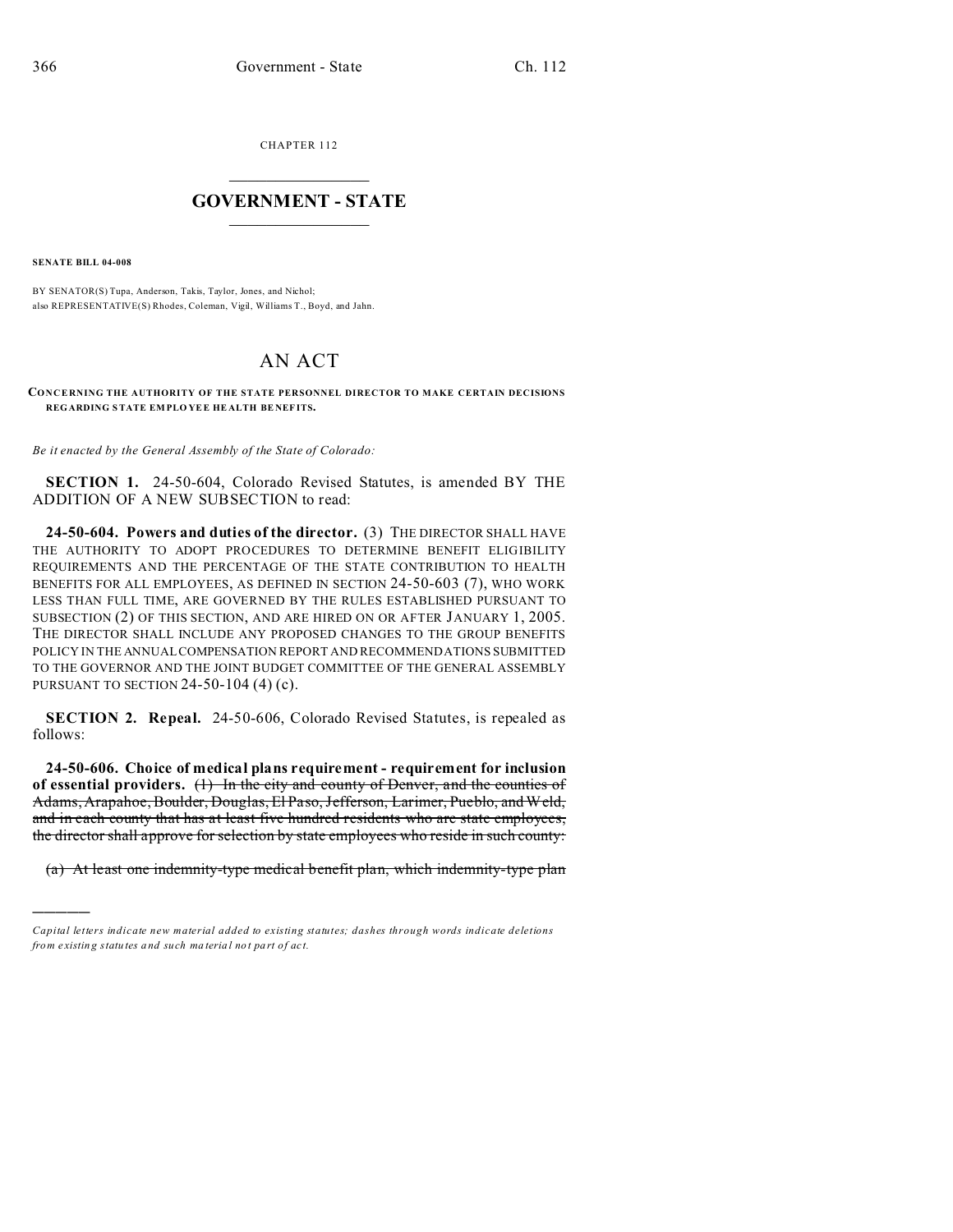may be a component of a multiple option plan, offered by a carrier or carriers determined to be qualified by the director; and

(b) Two health maintenance organization plans in addition to any offered plan, which plans may be a component of a multiple option plan, offered by carriers determined to be qualified by the director. The provisions of this paragraph (b) shall not apply if the director determines that there is no qualified carrier within an individual county.

(2) For each county not specifically enumerated in subsection (1) of this section, if a health maintenance organization is one of the options offered under a multiple option health plan, and such plan does not provide health maintenance organization service to any such county, but one or more qualified health maintenance organizations provide service in any such county, the director shall make every effort to offer health maintenance organization services in any such county.

(3) Except as provided in subsection (1) of this section, nothing in this section shall be construed to limit in any way the ability of the director to approve for selection by state employees in any county any medical benefit plans.

(4) (a) As used in this subsection (4), unless the context otherwise requires, "essential provider" means any health care facility which has a teaching and research mission and a community service mission, and any associated or affiliated institutions or health care facilities.

(b) (I) Subject to the provisions of subparagraph (II) of this paragraph (b), effective January 1, 1995, any health benefit plan offered to state employees and officials pursuant to this part 6 shall make available all health care services of essential providers located in the state of Colorado if such essential providers are willing to provide services at rates negotiated by the director pursuant to this part 6 which rates shall not exceed the highest rates currently in effect for state employees and officials at other Colorado health care facilities.

(II) The provisions of this paragraph (b) shall not apply to a health benefit plan offered to state employees and officials pursuant to this part 6 through a health maintenance organization authorized pursuant to part 4 of article 16 of title 10, C.R.S.

**SECTION 3.** 24-50-617 (2) (b), Colorado Revised Statutes, is amended to read:

**24-50-617. Group benefit plans statewide pilot program - director's duties - audit - repeal.** (2) The director shall have all of the powers and duties specified in section 24-50-604 for purposes of developing and implementing the statewide pilot program and shall have the following additional powers and duties with regard to the program:

(b) The authority to allow an exception to section  $24-50-606$  (1) and (2) and section 24-50-605 (1) (f) upon a determination by the director that the requirements of those sections THAT SECTION would inhibit the state's ability to effectively secure the best possible combination of appropriate benefits and reasonable pricing for the medical benefits offered pursuant to this section;